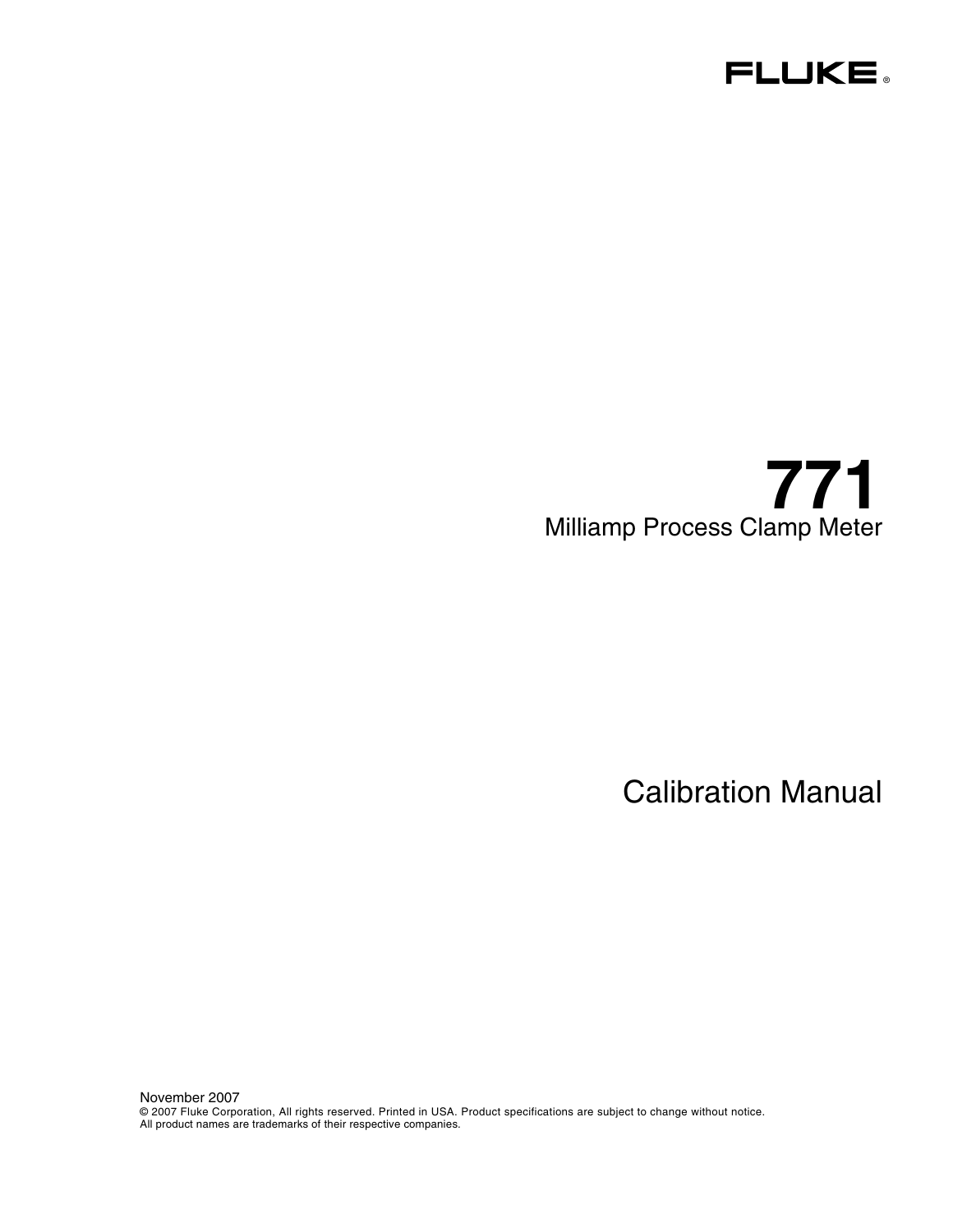#### **LIMITED WARRANTY AND LIMITATION OF LIABILITY**

This Fluke product will be free from defects in material and workmanship for 3 years (one year for cable and clamp) from the date of purchase. This warranty does not cover fuses, disposable batteries or damage from accident, neglect, misuse or abnormal conditions of operation or handling. Resellers are not authorized to extend any other warranty on Fluke's behalf. To obtain service during the warranty period, send your defective Meter to the nearest Fluke Authorized Service Center with a description of the problem.

THIS WARRANTY IS YOUR ONLY REMEDY. NO OTHER WARRANTIES, SUCH AS FITNESS FOR A PARTICULAR PURPOSE, ARE EXPRESSED OR IMPLIED. FLUKE IS NOT LIABLE FOR ANY SPECIAL, INDIRECT, INCIDENTAL OR CONSEQUENTIAL DAMAGES OR LOSSES, ARISING FROM ANY CAUSE OR THEORY. Since some states or countries do not allow the exclusion or limitation of an implied warranty or of incidental or consequential damages, this limitation of liability may not apply to you.

> Fluke Corporation P.O. Box 9090 Everett, WA 98206-9090 U.S.A.

Fluke Europe B.V. P.O. Box 1186 5602 BD Eindhoven The Netherlands

11/99

To register your product online, visit http://register.fluke.com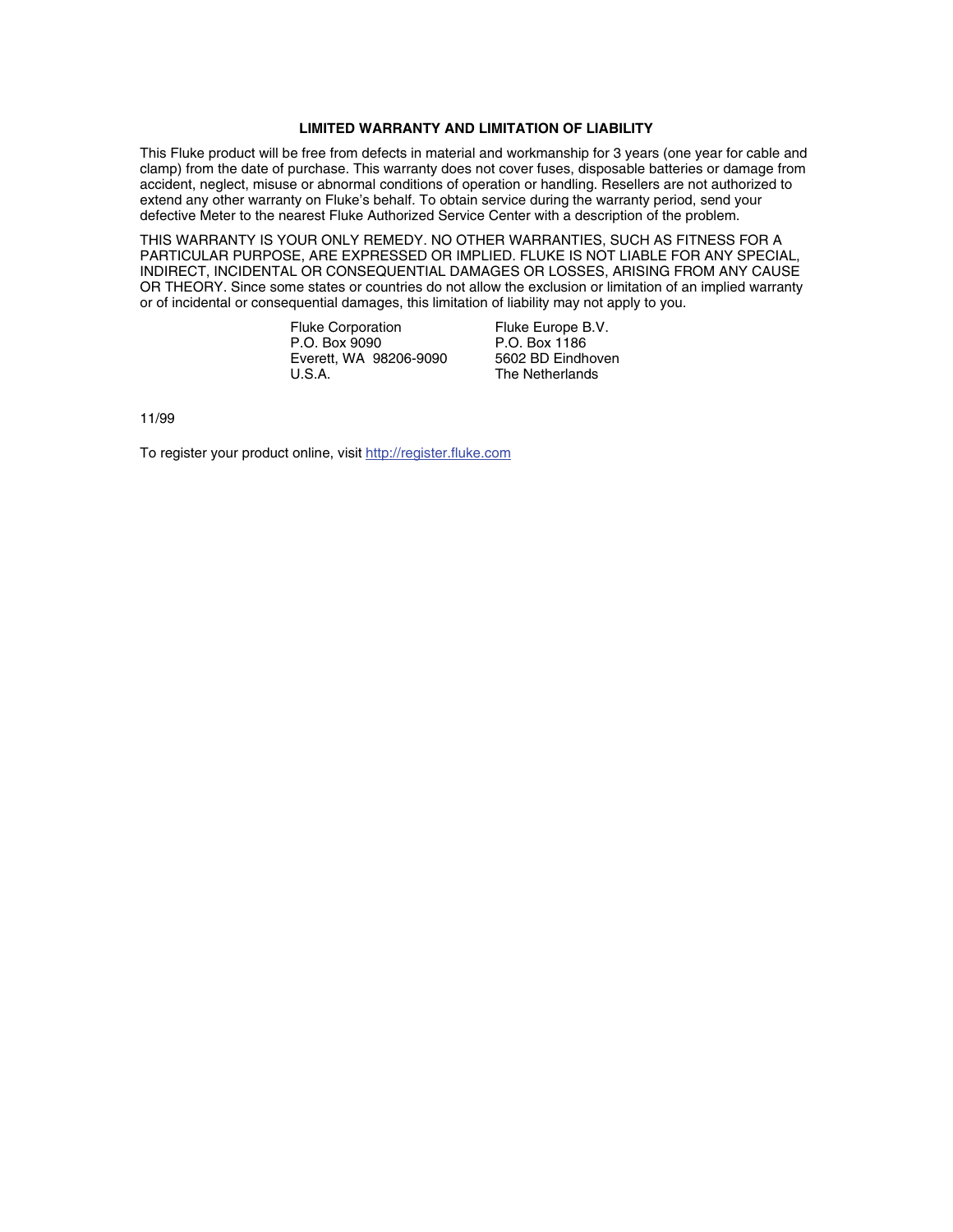# **Table of Contents**

# **Title**

# Page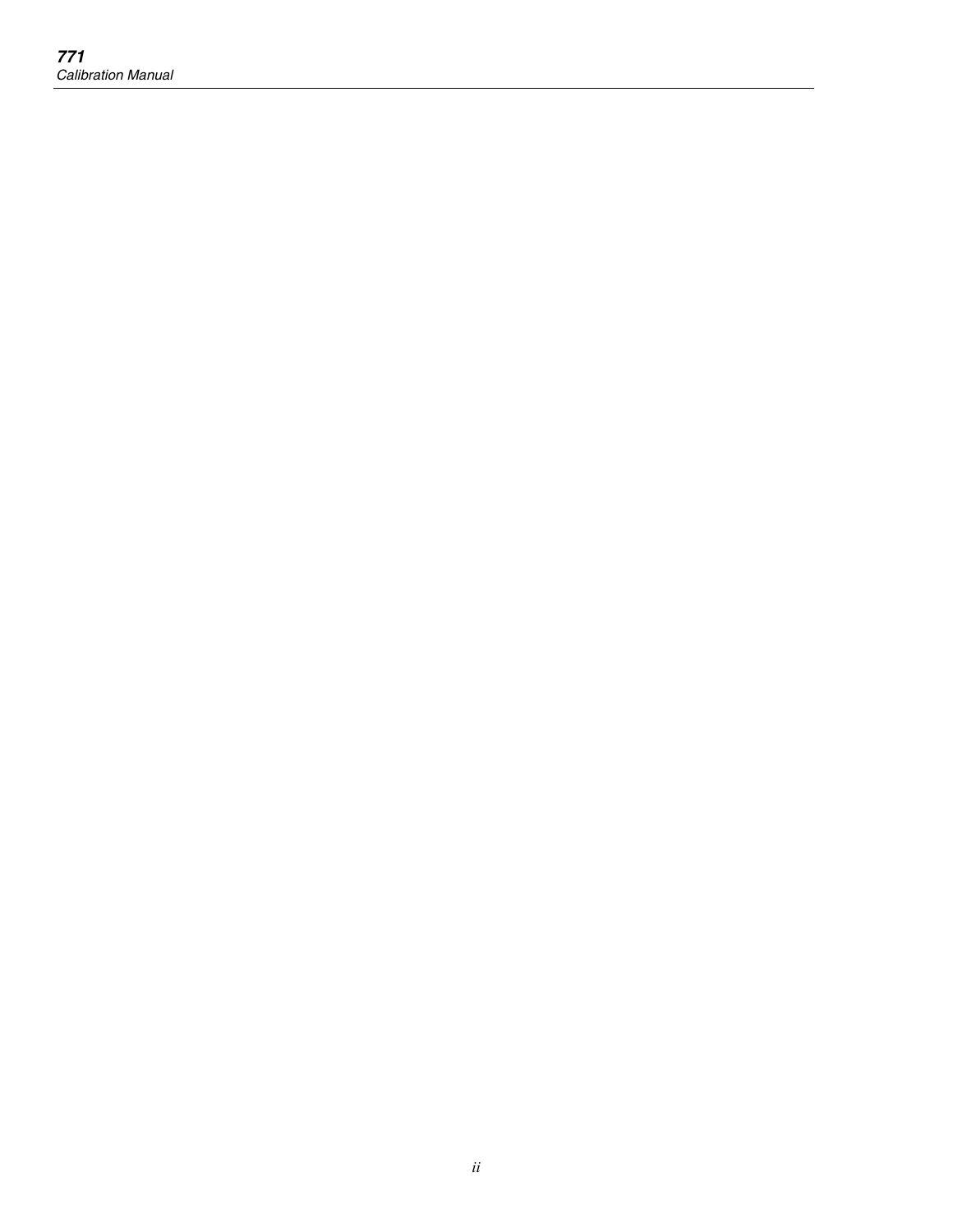# **List of Tables**

## **Table**

# **Title**

# Page

| $\sim$ |  |
|--------|--|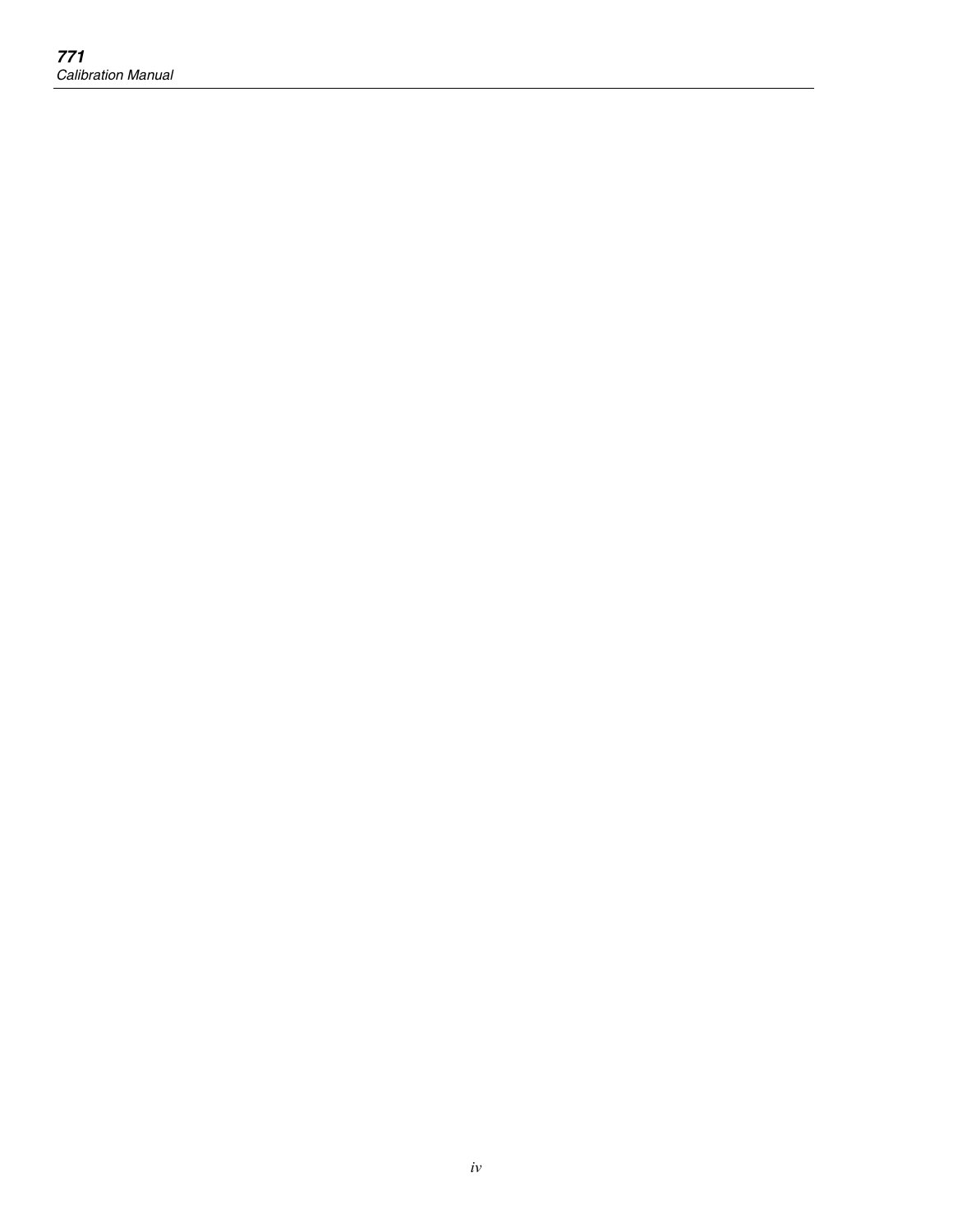# **List of Figures**

# **Figure**

# **Title**

# Page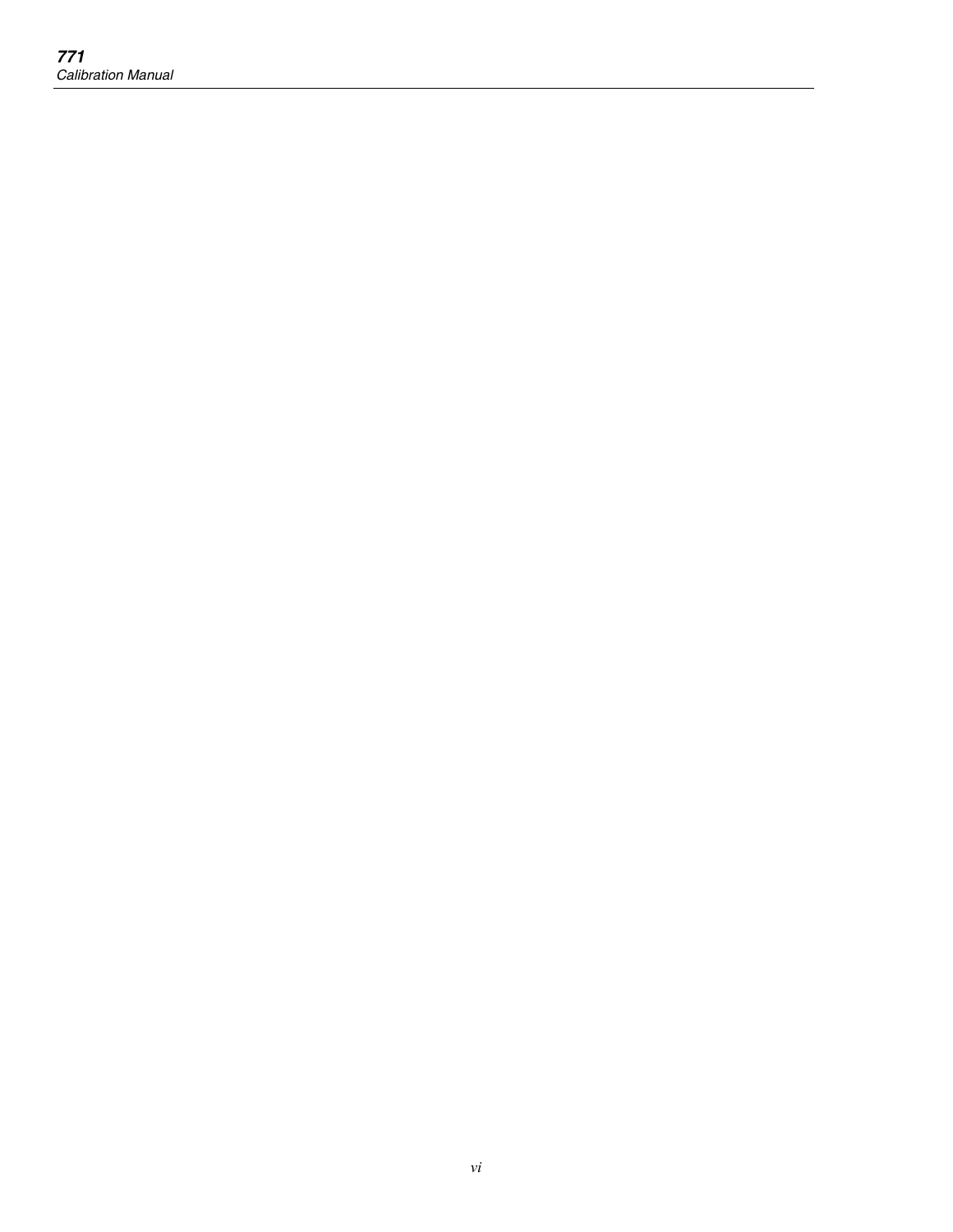# *771 Milliamp Process Clamp Meter*

# <span id="page-8-0"></span>*Introduction*

# XW **Warning**

**To avoid electric shock or personal injury, do not perform the calibration verification tests or calibration procedures described in this manual unless you are qualified to do so. The information provided in this manual is for the use of qualified personnel only.** 

This manual provides the complete verification and adjustment procedure for the 771 Milliamp Process Clamp Meter (referred to in this manual as the Meter). The Meter allows closed-case calibration using reference sources. It measures the reference signals, calculates the correction factors, and stores them in memory. The instrument should be calibrated after repair, or if it fails a performance test.

The *771 Calibration Manual* provides the following information:

- Precautions and safety information
- Specifications
- Basic maintenance
- Calibration verification procedure
- Replaceable parts and accessories

For complete operating instructions, refer to the *771 Instruction Sheet.*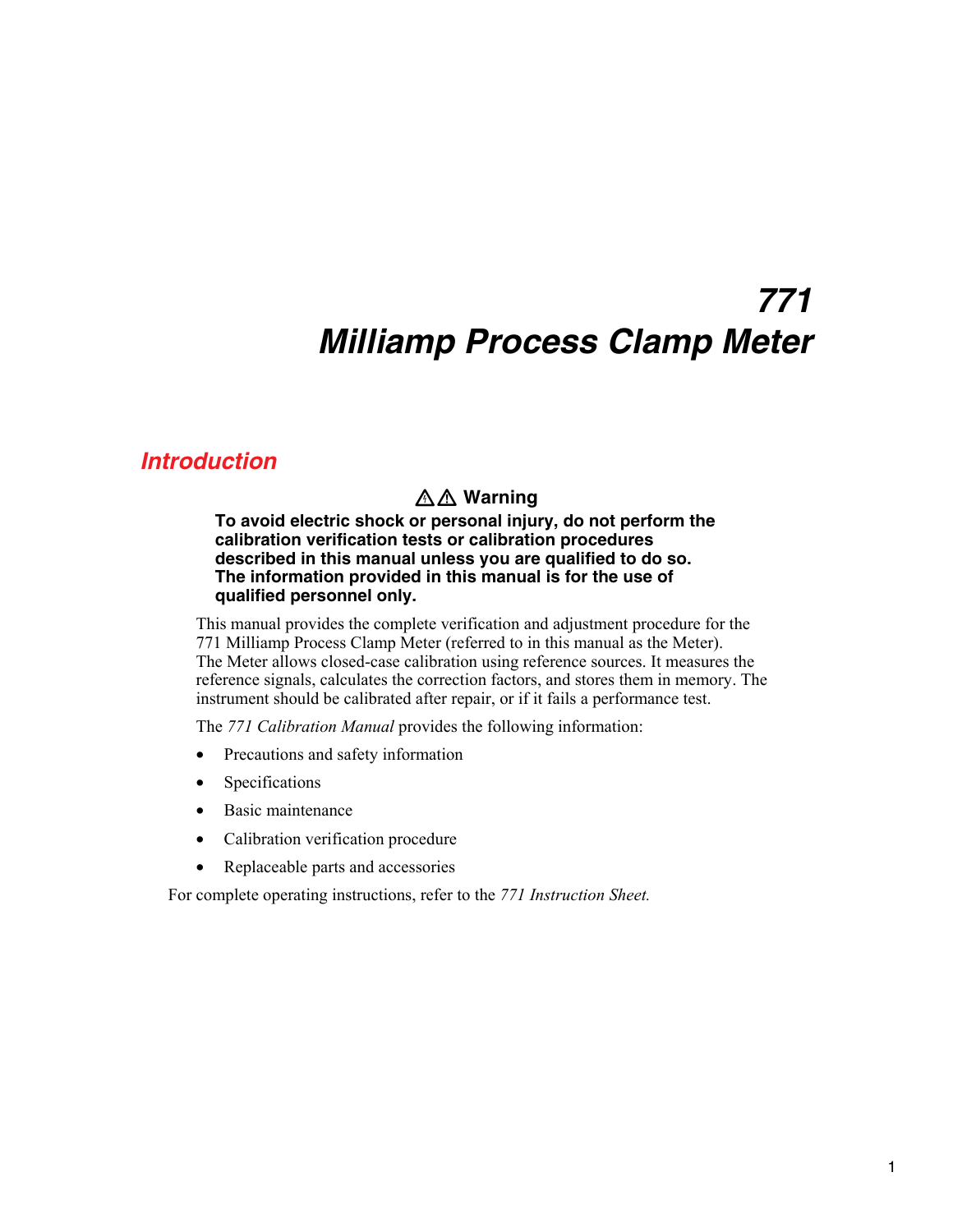# <span id="page-9-0"></span>*Contacting Fluke*

To contact Fluke, call:

1-888-993-5853 in USA 1-800-363-5853 in Canada +31-402-675-200 in Europe +81-3-3434-0181 in Japan +65-738-5655 in Singapore +1-425-446-5500 from anywhere in the world

Or, visit Fluke's Web site at www.fluke.com

To register your product, visit http://register.fluke.com

# *Safety Information*

In this manual, a **Warning** identifies conditions and actions that pose hazard(s) to the user. A **Caution** identifies conditions and actions that may damage the test instrument.

The design and manufacture of the device conforms to the latest state of technology and the safety standards specified in IEC 61010-1/2<sub>nd</sub> edition. If used improperly, there is a risk of damage to persons and property.

# XW**Warning**

**To avoid possible electric shock or personal injury, follow these guidelines:** 

- **Read this manual before use and follow all safety instructions.**
- **Use the Meter only as specified in this manual; otherwise, the Meter's safety features may be impaired.**
- **Before each use inspect Meter and cable for damage. Look for cracks and missing portions of the clamp and cable. Do not use if clamp is damaged.**
- **Use caution when working with voltages above 33 V rms 47 V peak or 70 V dc these voltages pose a shock hazard.**
- **Do not use to measure ac current.**
- **Do not use to measure dc mA in circuits carrying more than 300 V CAT II.**
- **Avoid working alone so assistance can be rendered in an emergency.**
- **Use extreme caution when working around bare conductors or bus bars. Contact with the conductor could result in electric shock.**
- **To avoid false readings that can lead to electrical shock and injury, replace the batteries as soon as the low battery indicator (**B**) appears.**
- **Adhere to local and national safety codes. Individual protective equipment must be used to prevent shock and arc blast injury where hazardous live conductors are exposed.**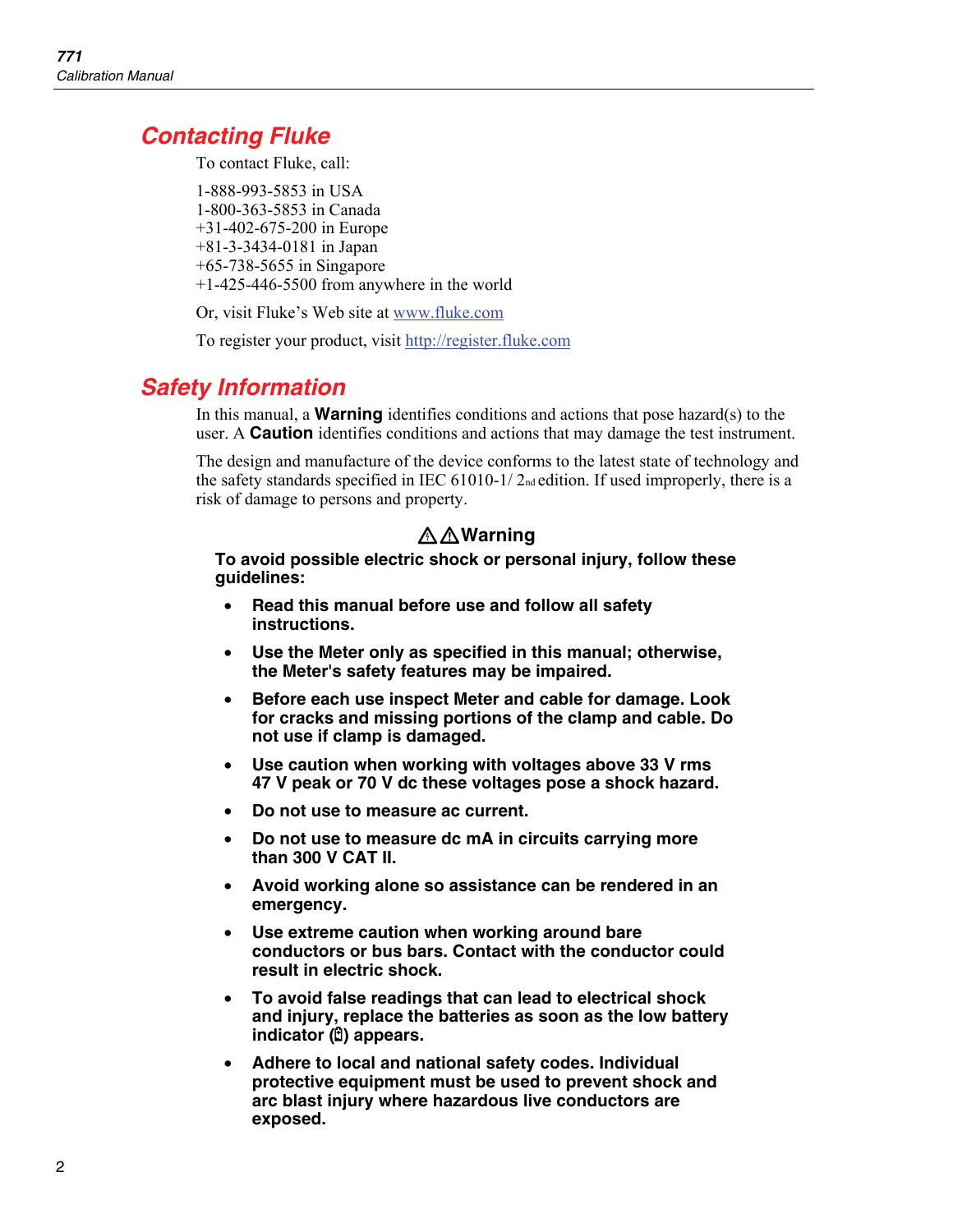- <span id="page-10-0"></span>• **When measuring, keep fingers behind the Tactile Barrier. See Figure 1.**
- **Not for use with non-insulated conductors.**

## W**Caution**

**To avoid damage to the Meter, do not open the Meter for cleaning. Do not use solvents to clean it, and do not immerse it in liquid.** 

# *Symbols*

Table 1 explains the symbols that are used on the Meter or in this manual.

| ⊛                      | Do not apply around, or remove from HAZARDOUS LIVE conductors                                                                                                                                                     |
|------------------------|-------------------------------------------------------------------------------------------------------------------------------------------------------------------------------------------------------------------|
| ∧                      | Risk of danger. Important information. See Users Manual.                                                                                                                                                          |
| ∧                      | <b>Risk of Electrical Shock</b>                                                                                                                                                                                   |
| 回                      | Equipment protected by double or reinforced insulation                                                                                                                                                            |
| c.                     | Battery                                                                                                                                                                                                           |
| Θ                      | Low Battery                                                                                                                                                                                                       |
| $\epsilon$             | Conforms to relevant European Union directives                                                                                                                                                                    |
| ≂                      | DC (Direct Current)                                                                                                                                                                                               |
| 凰                      | Do not dispose of this product as unsorted municipal waste. Go to Fluke's web site for<br>recycling information.                                                                                                  |
| C<br>N10140            | Conforms to relevant Australian standards                                                                                                                                                                         |
| $\bigoplus_{\cup s}$   | Conforms to relevant Canadian and US standards                                                                                                                                                                    |
| <b>CAT II</b><br>300 V | Equipment is designed to protect against transients in equipment in fixed-equipment<br>installations, such as distribution panels, feeders and short branch circuits, and lighting<br>systems in large buildings. |

#### **Table 1. Symbols**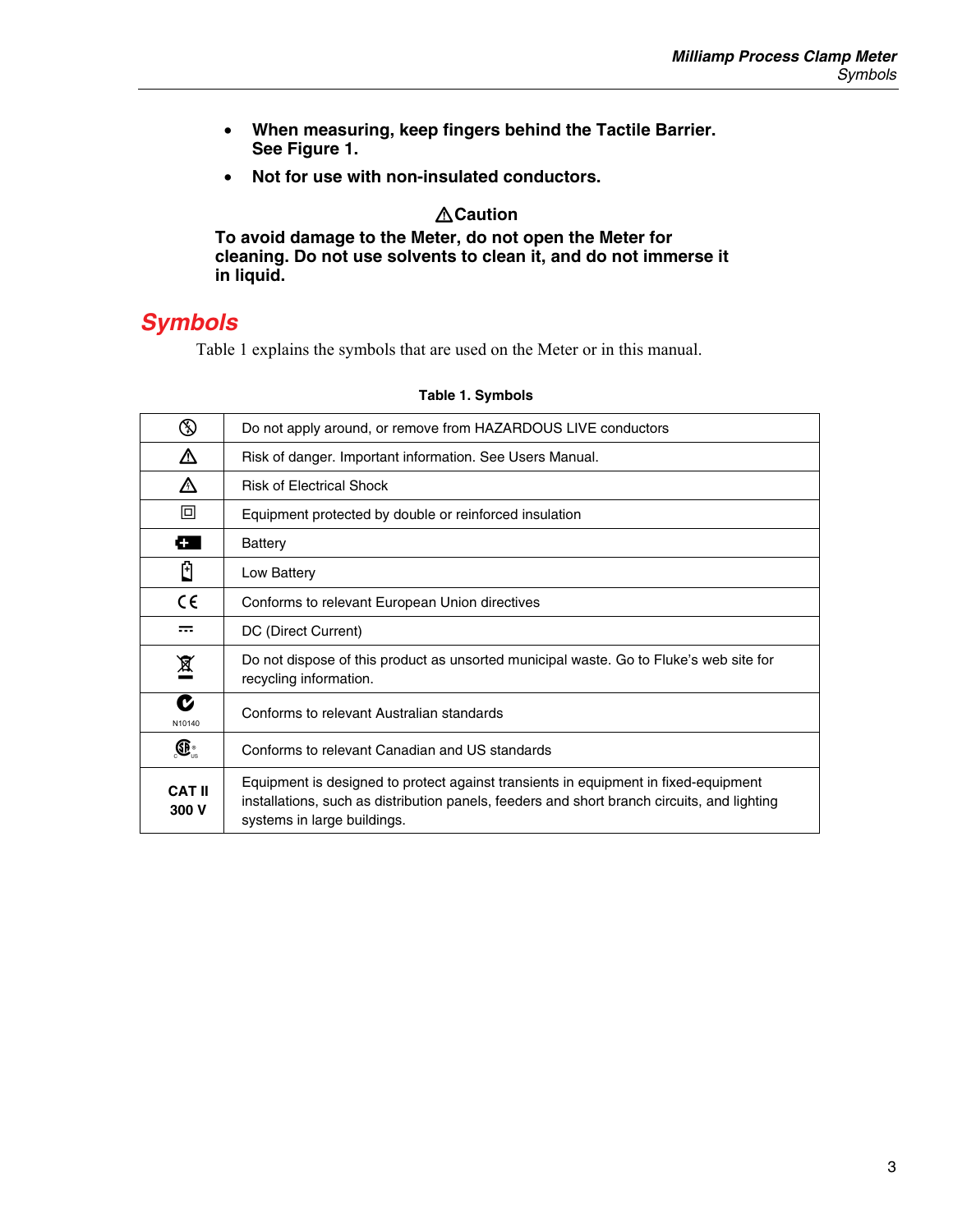# <span id="page-11-0"></span>*Specifications*

| <b>Current Ranges</b>                              | ±20.99 mA                                                            | $±21.0$ mA - $±99.9$ mA                                                                                                                                                                                  |
|----------------------------------------------------|----------------------------------------------------------------------|----------------------------------------------------------------------------------------------------------------------------------------------------------------------------------------------------------|
| <b>Resolution</b>                                  | $0.01 \text{ mA}$                                                    | 0.1 <sub>m</sub> A                                                                                                                                                                                       |
| <b>Accuracy</b><br>20.99 mA range<br>99.9 mA range | 0.2 % reading $±5$ digits<br>1 % reading $±5$ digits                 |                                                                                                                                                                                                          |
| <b>Maximum Reading</b>                             | $±99.9$ mA                                                           |                                                                                                                                                                                                          |
| Influence of Earth's Field                         | $< 0.20 \text{ mA}$                                                  |                                                                                                                                                                                                          |
| <b>Battery</b>                                     | 2 AA 1.5 V Alkaline, IEC LR6                                         |                                                                                                                                                                                                          |
| <b>Working hours</b>                               | 45 hours                                                             |                                                                                                                                                                                                          |
| Size (H X W X L)                                   | (with clamp nested)                                                  | 59 mm x 38 mm x 212 mm (2.32 in x 1.49 in x 8.34 in)                                                                                                                                                     |
| Weight                                             |                                                                      | 260 g (9.17 oz) (Including battery)                                                                                                                                                                      |
| <b>Operating Temperature</b>                       | -10 to 50 $\degree$ C<br>(14 to 122 $\degree$ F)                     |                                                                                                                                                                                                          |
| <b>Storage Temperature</b>                         | -25 to 70 °C<br>$(-13 \text{ to } 158 \text{ °F})$                   |                                                                                                                                                                                                          |
| <b>Operating Humidity</b>                          | < 90 % @ < 30 °C (86 °F)                                             | <75 % @ 30 to 50 °C (86 to 122 °F)                                                                                                                                                                       |
| <b>Operating Altitude</b>                          | 0 to 2000 m (1.24 miles)                                             |                                                                                                                                                                                                          |
| <b>Storage Altitude</b>                            | None                                                                 |                                                                                                                                                                                                          |
| <b>IP Rating</b>                                   | IP 40                                                                |                                                                                                                                                                                                          |
| <b>Vibration Requirements</b>                      | Random 2 g, 5 to 500 Hz                                              |                                                                                                                                                                                                          |
| EMI, RFI, EMC                                      |                                                                      | Meets all applicable requirements in EN 61326-1                                                                                                                                                          |
| <b>Temperature Coefficients</b>                    | $0.1x$ (specified accuracy)/ $\textdegree$ C<br>(< 18 °C or > 28 °C) |                                                                                                                                                                                                          |
| <b>Measurement Category</b>                        | IEC 61010-1<br>61010-2-032<br>CAT II 300 V                           |                                                                                                                                                                                                          |
|                                                    |                                                                      | CAT II Equipment is designed to protect against transients from<br>energy-consuming equipment supplied from the fixed installation,<br>such as TVs, PCs, portable tools, and other household appliances. |
|                                                    |                                                                      |                                                                                                                                                                                                          |

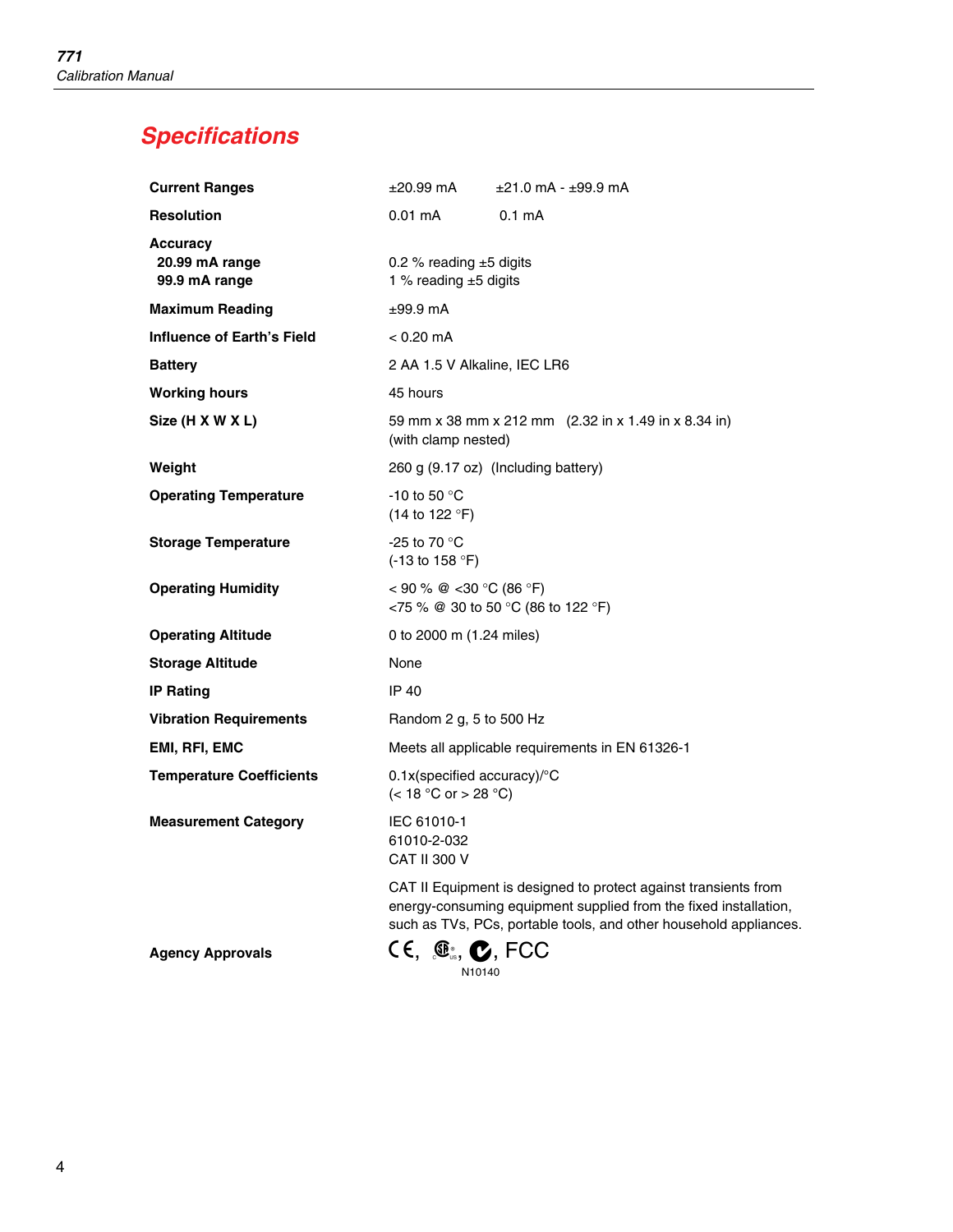# <span id="page-12-0"></span>*Getting Acquainted with the Meter*

Figure 1 shows the Meter functions and features.



**Figure 1. The 771 Milliamp Process Clamp Meter**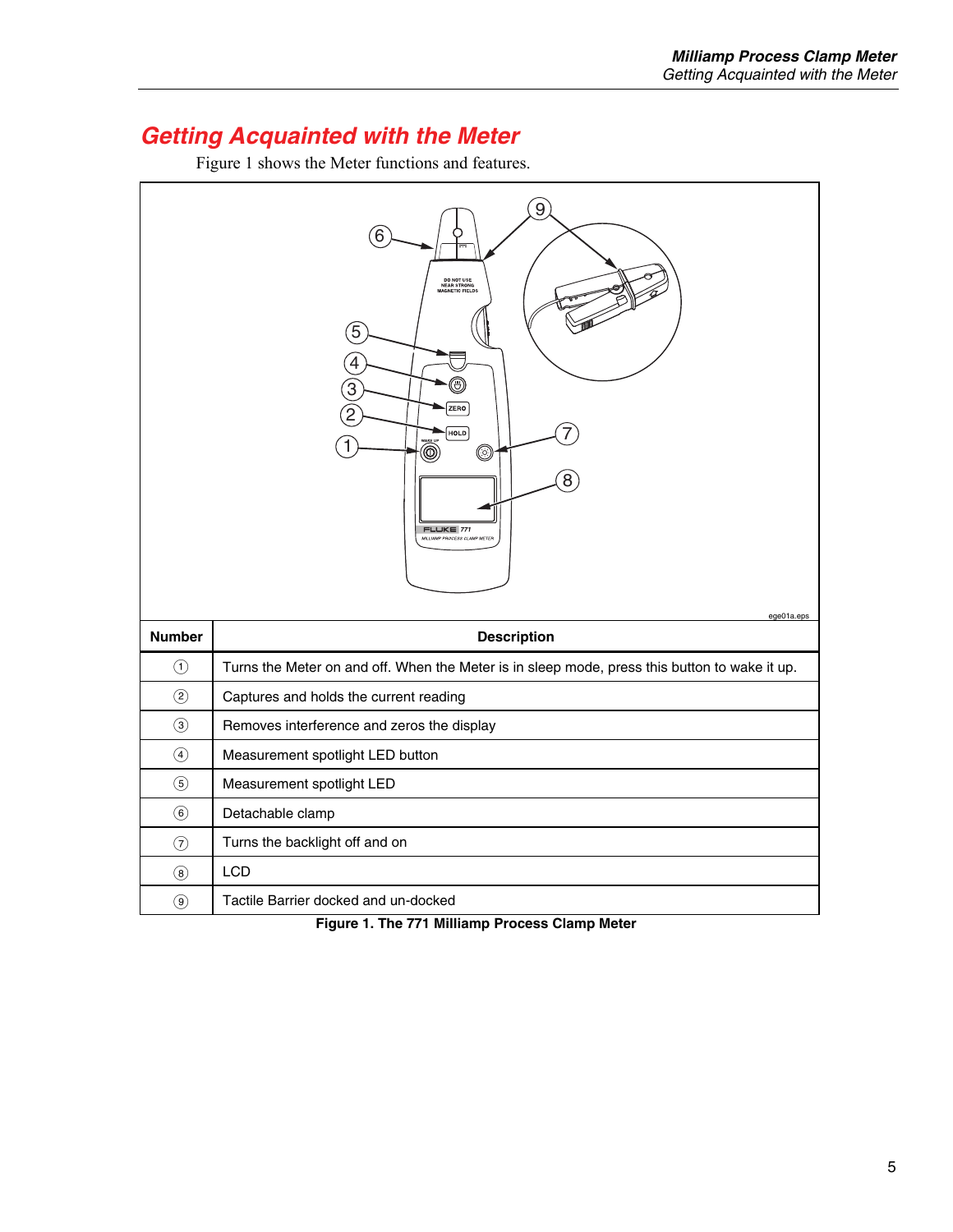# <span id="page-13-0"></span>*Maintenance*

# XW**Warning**

**To avoid possible electric shock or personal injury, repairs or servicing not covered in this manual should be performed only by qualified personnel.** 

## *Cleaning the Meter*

# XW**Warning**

**To avoid electrical shock, remove any input signals before cleaning.** 

## W **Caution**

**To avoid damaging the Meter, do not use aromatic hydrocarbons or chlorinated solvents for cleaning. These solutions will react with the plastics used in the Meter.** 

Clean the instrument case with a damp cloth and mild detergent.

#### *Battery Replacement*

# XW**Warning**

#### **To avoid false readings, that could lead to possible electric shock or personal injury, replace the battery as soon as the low battery indicator (**B**) appears.**

To replace the batteries, see Figure 2:

- 1. Turn the Meter off.
- 2. Use a flat head screwdriver to loosen the battery access door fastener, and remove the door from the case bottom.
- 3. Remove the batteries.
- 4. Replace the batteries with two new AA batteries.
- 5. Reattach the battery access door to the case bottom and tighten the fastener.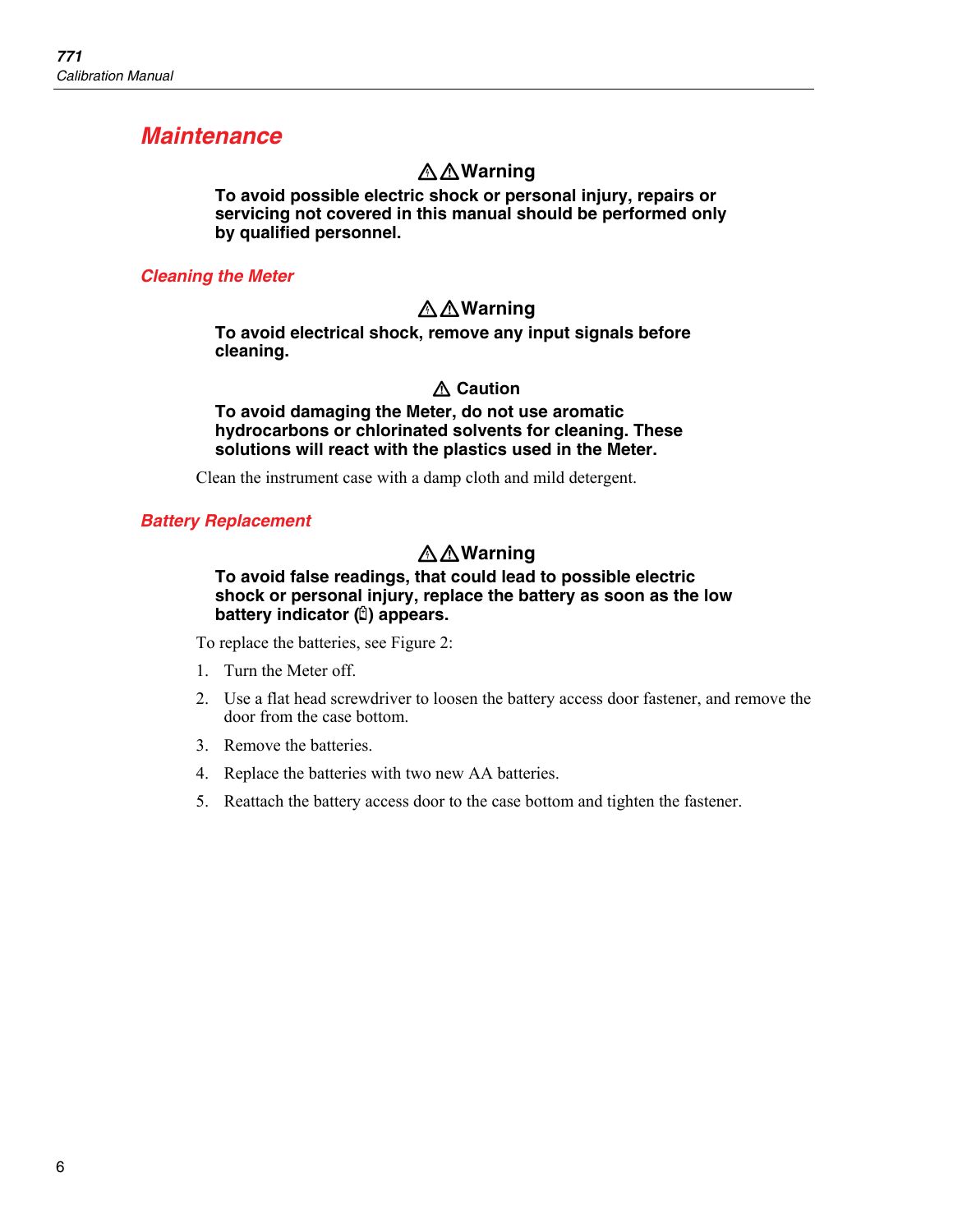<span id="page-14-0"></span>

Figure 2. Changing the Batteries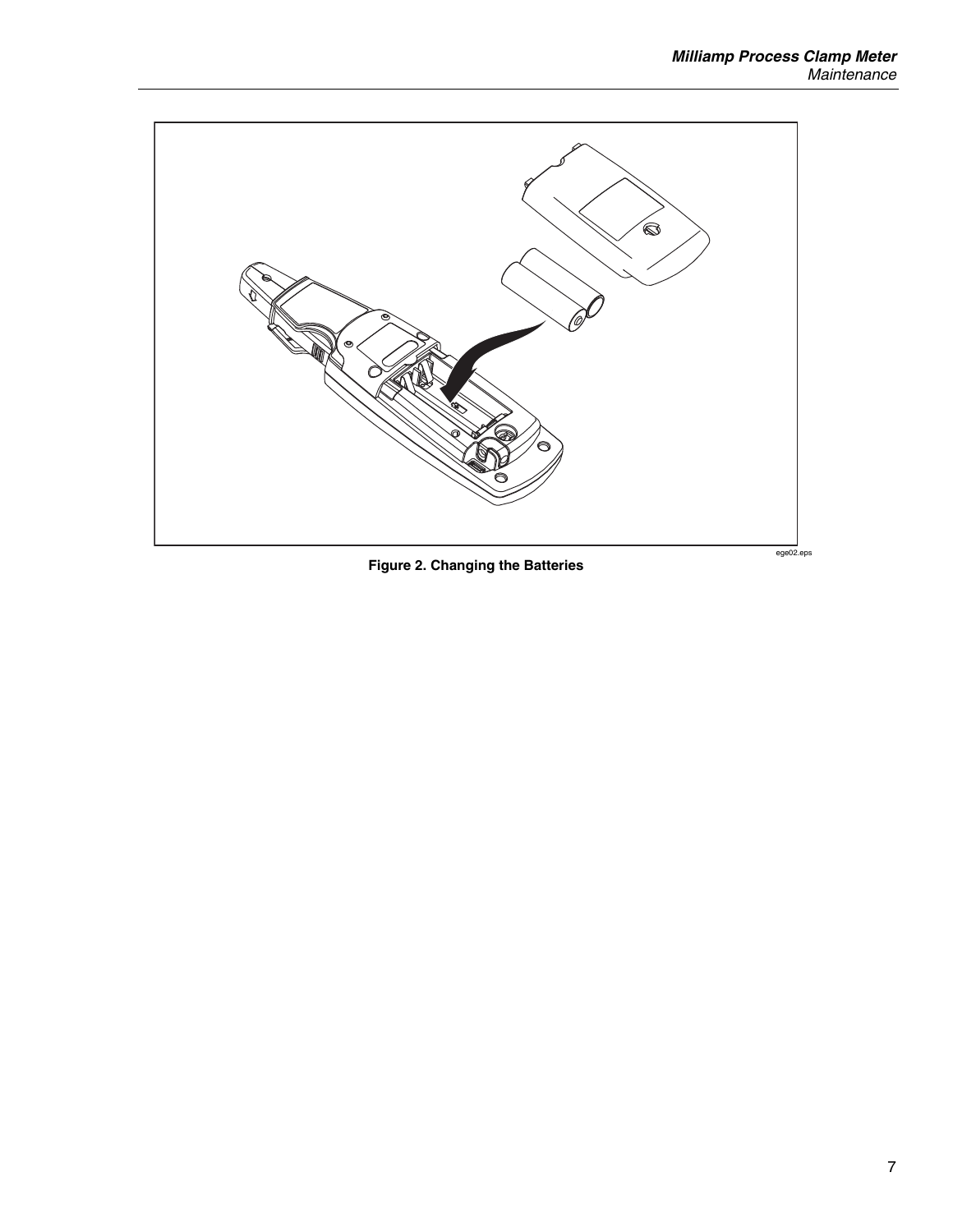# <span id="page-15-0"></span>*Performance Tests*

# XW**Warning**

**To avoid electrical shock, personal injury, or fire:** 

- **Do not perform the verification tests or calibration adjustment described in this manual unless you are qualified to do so.**
- **Repairs or servicing should be performed only by qualified personnel.**

The following tests are used to verify the functions of the Meter. If the Meter fails any of the verification tests, repair is necessary. For service, see Contacting Fluke.

### *Required Equipment*

Required equipment for the performance tests is listed in Table 2. If the recommended models are not available, equipment with equivalent specifications may be used.

| <b>Equipment</b>           | <b>Minimum Required</b><br><b>Characteristics</b>            | <b>Recommended Model</b> |  |
|----------------------------|--------------------------------------------------------------|--------------------------|--|
|                            | DC Current Accuracy:                                         |                          |  |
| Calibrator                 | Range:                                                       | 5520A or equivalent      |  |
|                            | 20.99 mA = $0.11\%$<br>99.9 mA = $0.375\%$                   |                          |  |
| loop insulated copper wire | Insulated 18 gauge, minimum, copper<br>wire, 6 inch diameter |                          |  |

#### **Table 2. Required Equipment**

### *Testing the Batteries*

Prior to performing the following tests, check the batteries with a multimeter and replace as necessary. See Battery Replacement.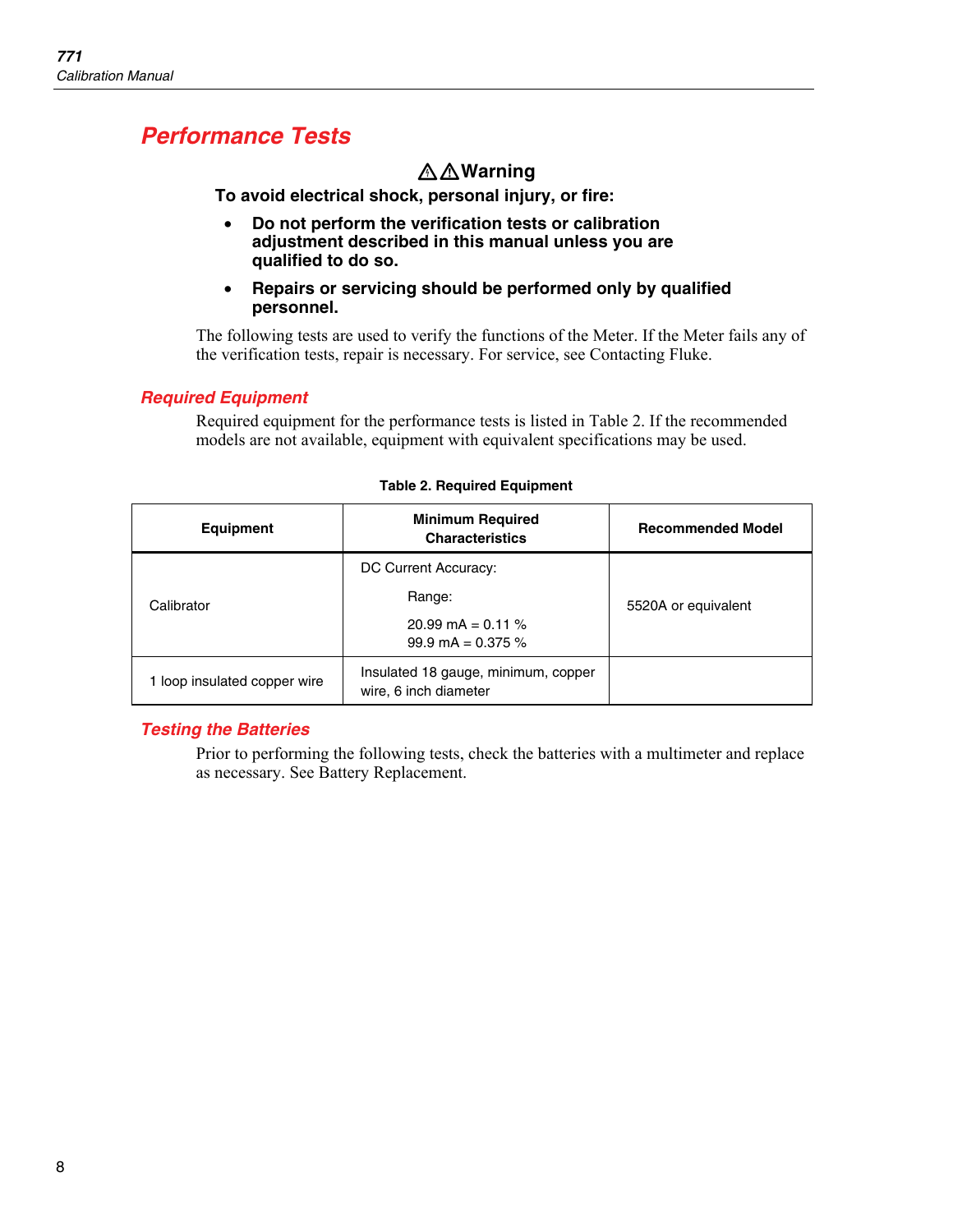# <span id="page-16-0"></span>*Testing the Display*

- 1. Press and hold  $\overline{\mathsf{z}^{\text{ERO}}}$  while powering on the Meter.
- 2. Compare the Meter display to Figure 3.
- 3. Check all display segments for clarity and contrast.



**Figure 3. Display Test** 

# *Display Hold Test*

- 1. Power on the Meter and allow time for the normal operating display to appear.
- 2. Press  $H_{\text{OLD}}$  and observe that  $H_{\text{OLD}}$  appears on the display. HOLD flashes at 3 to 4 second intervals.

# *Backlight Test*

- 1. Power on the Meter and allow time for the normal operating display to come up.
- 2. Press  $\circled{c}$  and observe that the backlight comes on.

# *Spotlight LED Test*

- 1. Power on the Meter and allow time for the normal operating display to come up.
- 2. Press  $\circledcirc$  and observe that the spotlight LED comes on.

### *Zero Test*

- 1. Power on the Meter and allow time for the normal operating display to come up.
- 2. Press **ZERO**. The main display momentarily reads **0.00**, and the percentage scale momentarily reads **-25.0%**.

# *Accuracy Tests*

Accuracy specifications are valid for 1 year after calibration when measured at an operation temperature of 18 °C to 28 °C. Allow the Meter to stabilize at room temperature prior to performing the accuracy tests.

Table 3 lists the required performance test points for verifying Meter accuracy. A zero adjustment must be performed prior to completing each performance test point.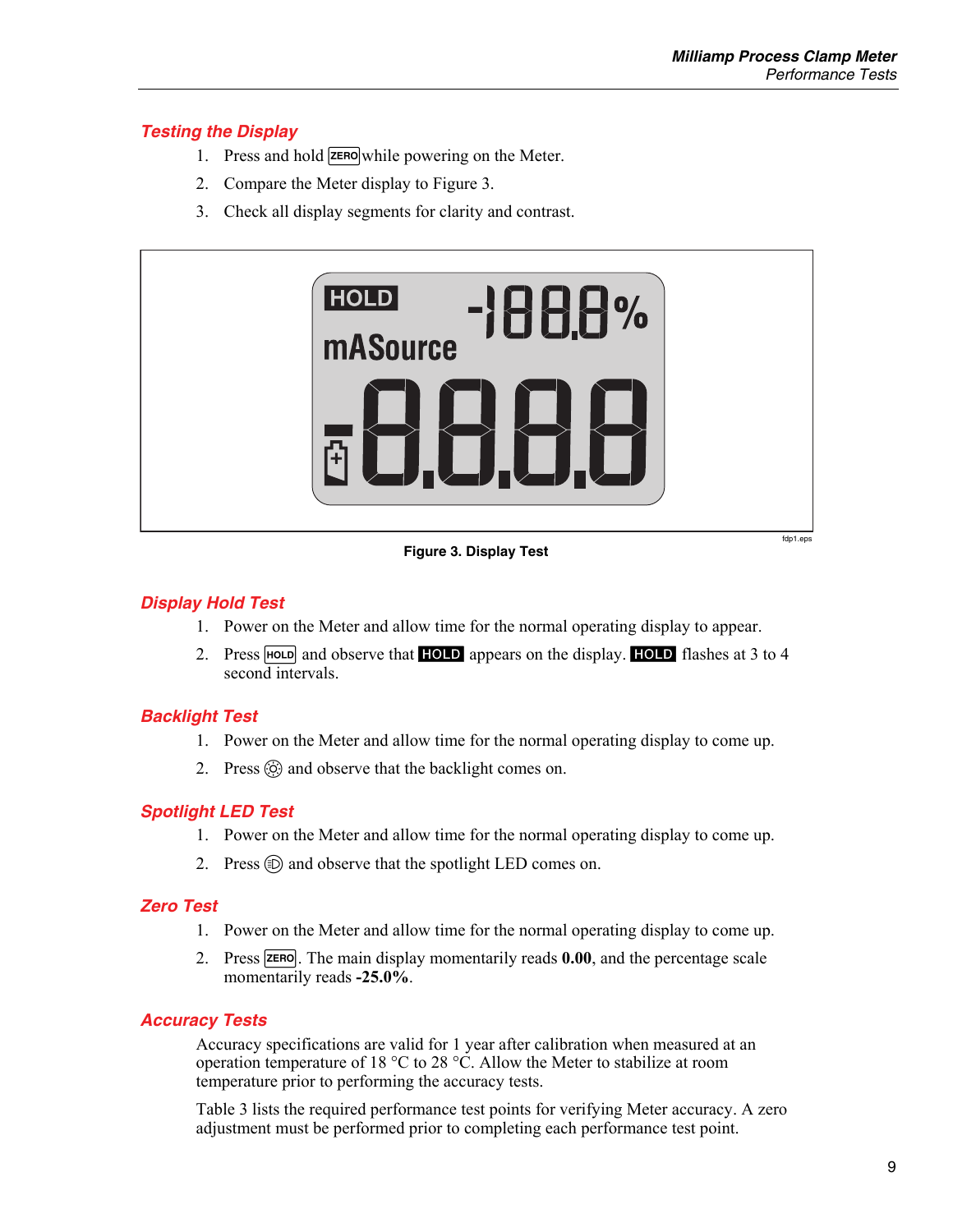<span id="page-17-0"></span>Perform the tests as follows:

- 1. Connect a single loop of 14 gauge insulated copper wire to the calibrator **AUX** output terminals.
- 2. Clamp the Meter jaw around the wire with the jaw arrow pointing toward the calibrator **HI** terminal.
- 3. Output 0 mA dc from the calibrator.
- 4. Press **ZERO** on the Meter.
- 5. Set the calibrator output for the value in Step 1 of Table 3.
- 6. Compare the Meter displayed reading with the display reading limits in Table 3.
- 7. Complete steps 2-4 for each calibrator output setting in Table 3.
- 8. If the Meter fails to meet any of the Display Reading Limits, it requires calibration adjustment, or repair. See Calibration Adjustment or Contacting Fluke.

| <b>Step</b> | <b>Unit Under Test</b><br><b>Function</b> | Calibrator<br><b>Output Setting</b> | <b>Unit Under Test</b><br><b>Display Reading Limits</b> |                    |
|-------------|-------------------------------------------|-------------------------------------|---------------------------------------------------------|--------------------|
|             |                                           |                                     | <b>Lower Limit</b>                                      | <b>Upper Limit</b> |
| 1.          | mA dc                                     | 100 mA dc                           | 98.5                                                    | 101.5              |
| 2.          |                                           | $-100$ mA dc                        | $-100.7$                                                | $-99.3$            |
| 3.          |                                           | 20 mA dc                            | 19.91                                                   | 20.09              |
| 4.          |                                           | $-20$ mA dc                         | $-20.09$                                                | $-19.91$           |
| 5.          |                                           | 12 mA dc                            | 11.93                                                   | 12.07              |
| 6.          |                                           | $-12$ mA dc                         | $-12.07$                                                | $-11.93$           |
| 7.          |                                           | 4 mA dc                             | 3.94                                                    | 4.06               |
| 8.          |                                           | -4 mA dc                            | $-4.06$                                                 | $-3.94$            |

#### **Table 3. Accuracy Tests**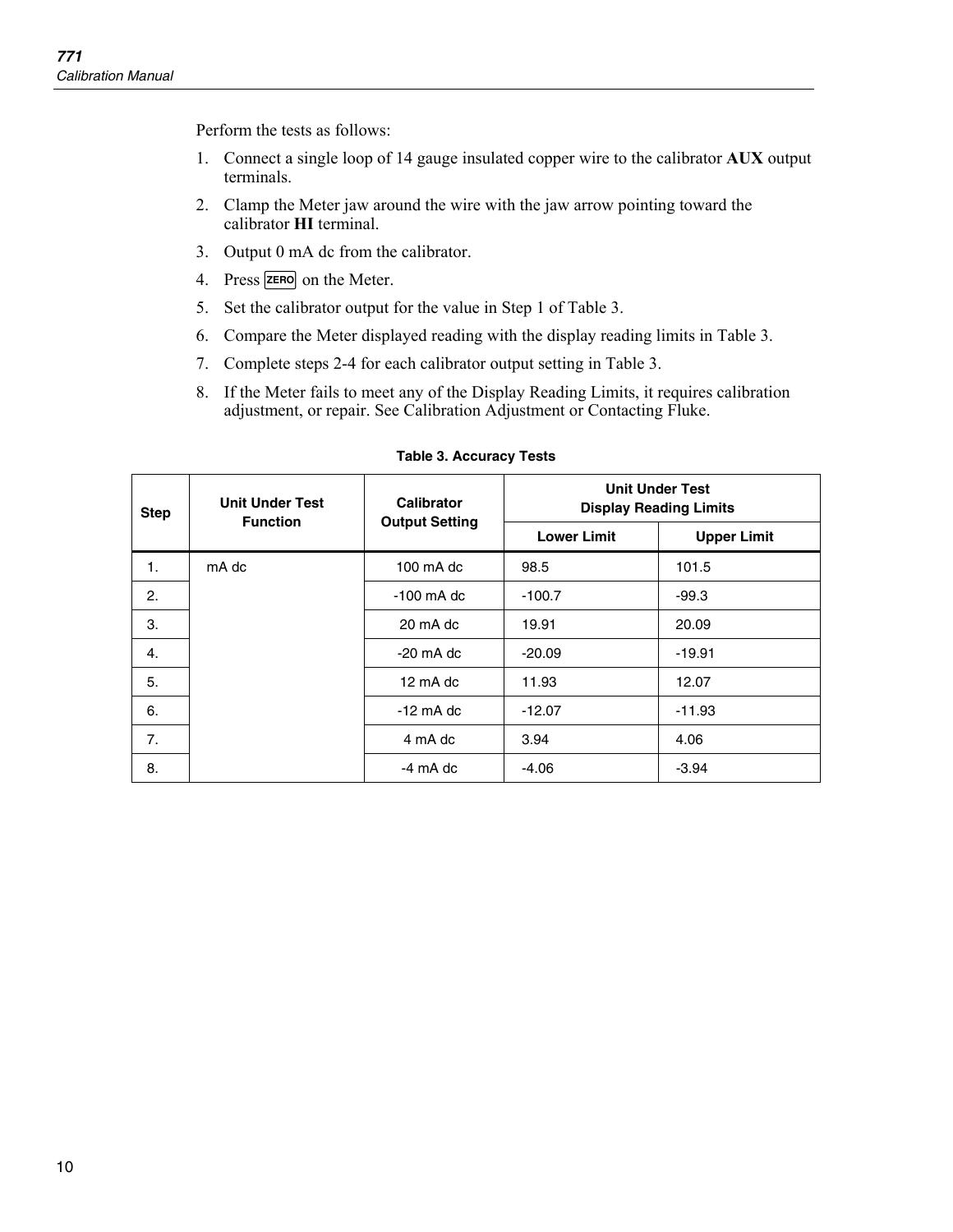# <span id="page-18-0"></span>*Calibration Adjustment*

## *Adjustment Subroutines*

The Meter features closed-case calibration adjustment using a known reference source. The Meter measures the applied reference source, calculates correction factors, and stores the correction factors in nonvolatile memory.

There are four adjustment subroutines in the Meter adjustment procedure:

- Low Range  $(\pm 20 \text{ mA})$
- High range  $(\pm 100 \text{ mA})$
- Temperature
- Phase

#### *Note*

*Temperature adjustment should always be performed prior to performing the other adjustment routines. The phase adjustment routine is ONLY required if the unit is repaired or the current clamp is replaced.* 

### *Front Panel Operation for Adjustment*

Use a small probe to press the calibration button once to enter the Meter's calibration mode. The calibration button is usually covered by the factory calibration seal. A second press of the button saves new calibration constants and exits calibration mode. See Figure 4.

In calibration mode,  $\circled{6}$  is used to select subroutines: low range, high range, temperature, or phase. A short press of  $\circled{6}$  (<1 second) will toggle between low and high range subroutines. A long press  $(>= 1 \text{ second})$  will toggle between temperature and phase subroutines.

- Pressing  $\overline{z}$  ressing  $\overline{z}$  is valid for all subroutines and normal operation. Pressing  $\overline{z}$  respectively zero the reading.
- In the low and high range subroutines,  $\boxed{\text{HOLD}}$  and  $\textcircled{D}$  are used to adjust the negative and positive gain of the range.
- In the temperature subroutine, only  $\overline{H_{\text{OLD}}}$  is valid for adjustment.
- In the phase subroutine,  $H = \text{GL}(E)$  and  $E = \text{L}$  are used to adjust the phase of two sensor-excitation signals by increasing or decreasing a parameter.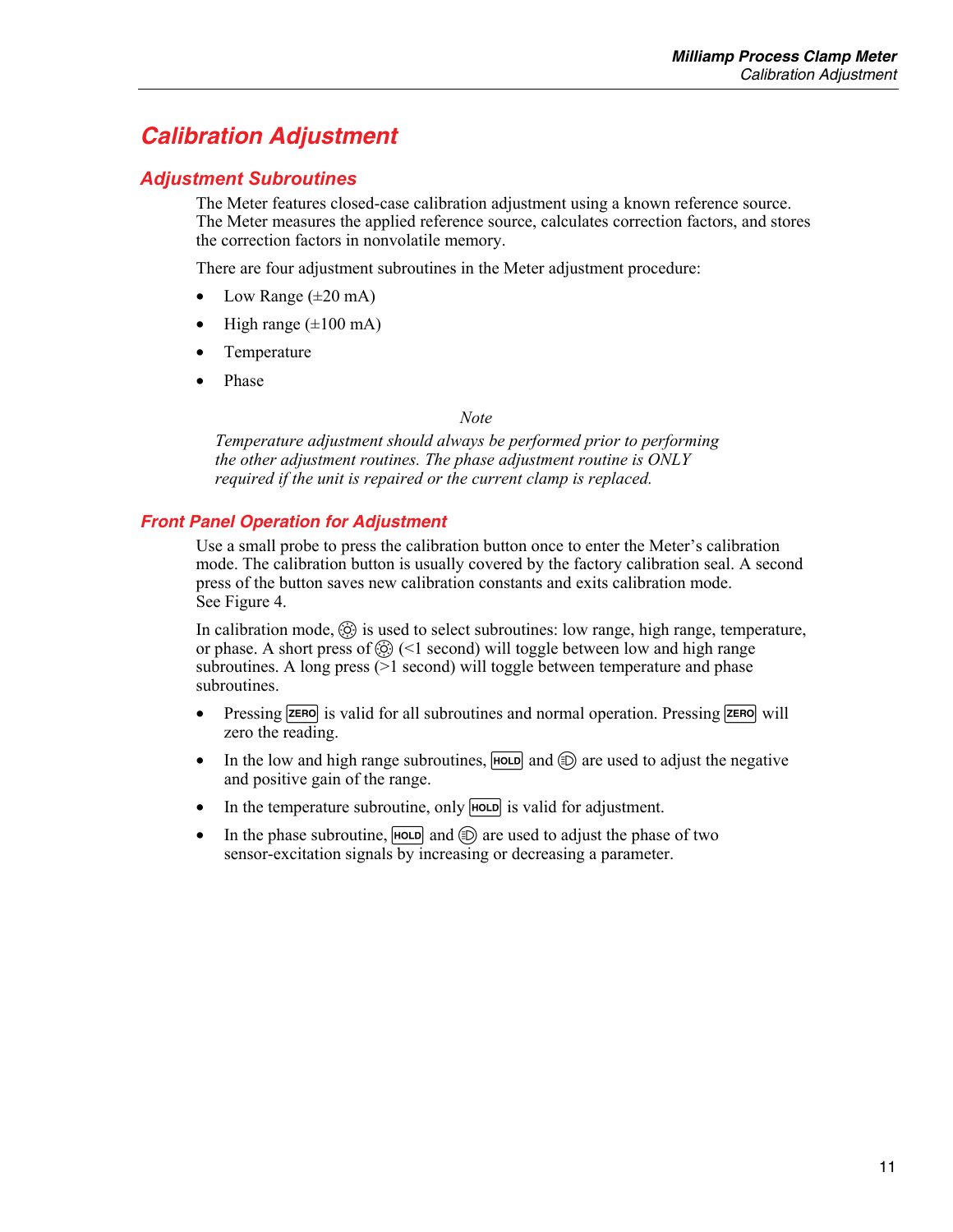<span id="page-19-0"></span>

**Figure 4. Accessing the Calibration Button** 

fdp3.eps

# *Calibration Error Messages*

Table 4 lists the calibration error messages that can be shown on the Meter display. The suggested actions to eliminate messages are also listed.

| Error<br><b>Message</b> | <b>Cause of Error</b>                                                                                                                                       | <b>Suggested Action</b>                                        |
|-------------------------|-------------------------------------------------------------------------------------------------------------------------------------------------------------|----------------------------------------------------------------|
| <b>CAL ERR1</b>         | The difference between the input level<br>and the zero point is less than the<br>minimal threshold when performing low<br>range and high range adjustments. | Check current loop and ensure correct<br>current is generated. |
| <b>CAL ERR2</b>         | Calibration parameter checksum<br>failure.                                                                                                                  | Execute all adjustments including<br>temperature and phase.    |
| <b>CAL ERR3</b>         | Code checksum failure.                                                                                                                                      | The Meter requires repair.                                     |

#### **Table 4. Error Messages**

### *Calibration Adjustment Procedure*

Allow the Meter to stabilize to room temperature before beginning the calibration adjustment.

To prepare for adjustment:

- 1. Remove the battery door and calibration seal.
- 2. Clamp the current loop in the current flow direction where required.
- 3. Turn the meter on and wait at least 10 seconds for warming up.
- 4. Press the hidden calibration button with a probe to enter calibration mode. See Figure 4.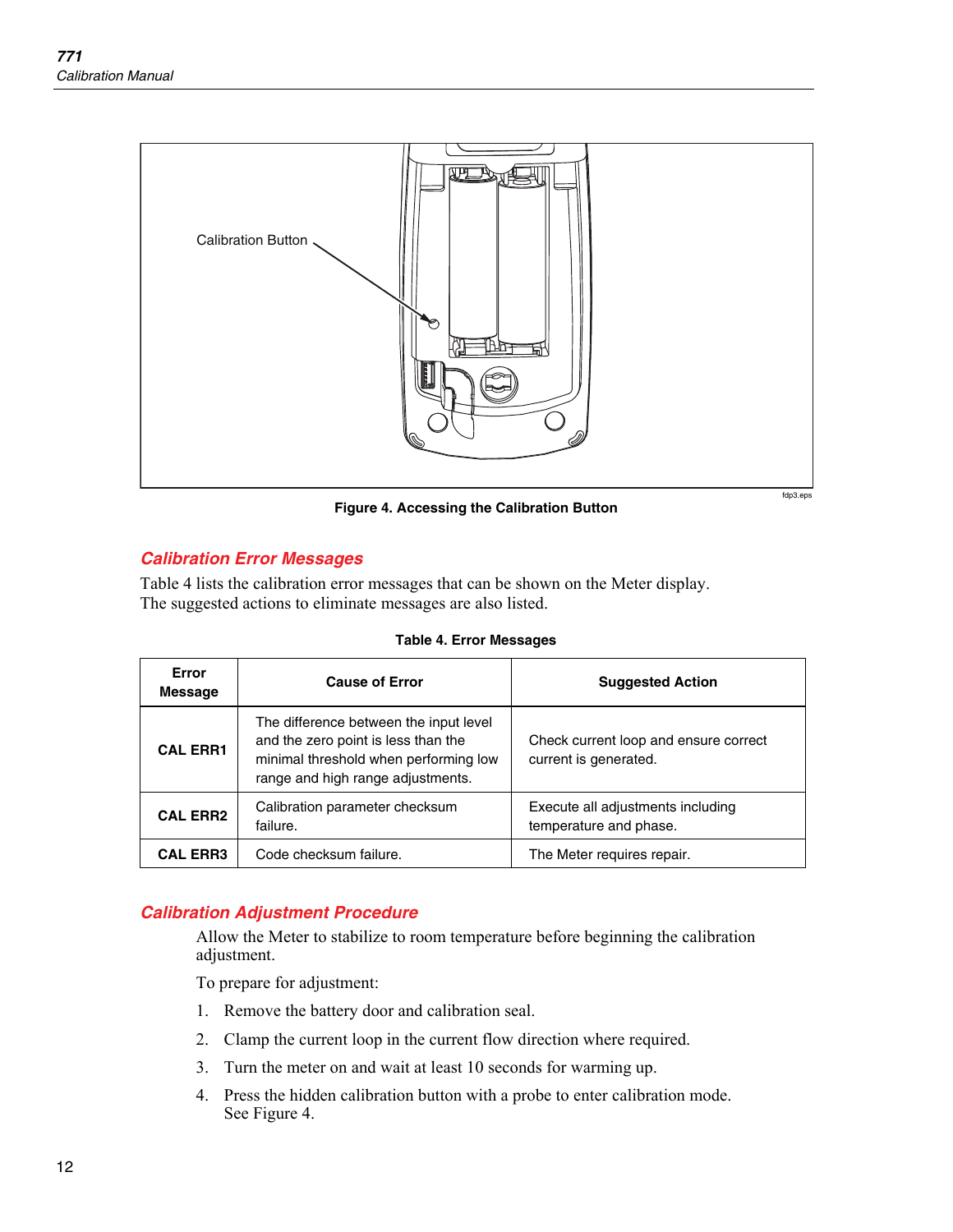#### <span id="page-20-0"></span>*Temperature Adjustment Procedure*

- 1. Press  $\circled{6}$  for >1 second until **t23** appears on the percentage display.
- 2. Wait at least 60 seconds for the internal temperature to balance.
- 3. Press  $H_{\text{OLD}}$  to adjust the temperature.

#### *Low Range Adjustment Procedure*

- 1. Clamp the Meter's current clamp around an insulated 18 gauge, copper wire, with 6-inch diameter. Current flow should be in the direction of the arrow on the current clamp.
- 2. Press  $\langle \hat{\varphi} \rangle$  < 1 second until **CAL 20** appears on percentage display.
- 3. Output  $0 \mu A$  dc from the calibrator.
- 4. Wait at least 15 seconds for the Meter's internal circuits to stabilize.
- 5. Press  $\overline{\mathsf{z}$  errors on the Meter to zero the reading.
- 6. Output 20 mA dc from the calibrator.
- 7. Wait at least 15 seconds for the Meter's internal circuits to stabilize.
- 8. Press  $\circledcirc$  on the Meter to adjust the positive gain.
- 9. Output -20 mA dc from the calibrator.
- 10. Wait at least 15 seconds for the Meter's internal circuits to stabilize.
- 11. Press  $H_{\text{OLD}}$  on the Meter to adjust the negative gain.

#### *High Range Adjustment Procedure*

- 1. Clamp the Meter's current clamp around an insulated 18 gauge, copper wire, with 6-inch diameter. Current flow should be in the direction of the arrow on the current clamp.
- 2. Press  $\circled{6}$  < 1 second until **CAL 100** appears on percentage display.
- 3. Output 0  $\mu$ A dc from the calibrator.
- 4. Wait at least 15 seconds for the Meter's internal circuits to stabilize.
- 5. Press  $\overline{\mathsf{z}$  and  $\overline{\mathsf{z}}$  on the Meter to zero the reading.
- 6. Output 100 mA dc from the calibrator.
- 7. Wait at least 15 seconds for the Meter's internal circuits to stabilize.
- 8. Press  $\circledcirc$  on the Meter to adjust the positive gain.
- 9. Output -100 mA dc from the calibrator.
- 10. Wait at least 15 seconds for the Meter's internal circuits to stabilize.
- 11. Press  $H_{\text{D}}$  on the Meter to adjust the negative gain.

*Note* 

*The following procedure is not required unless the Meter's current clamp has been replaced.*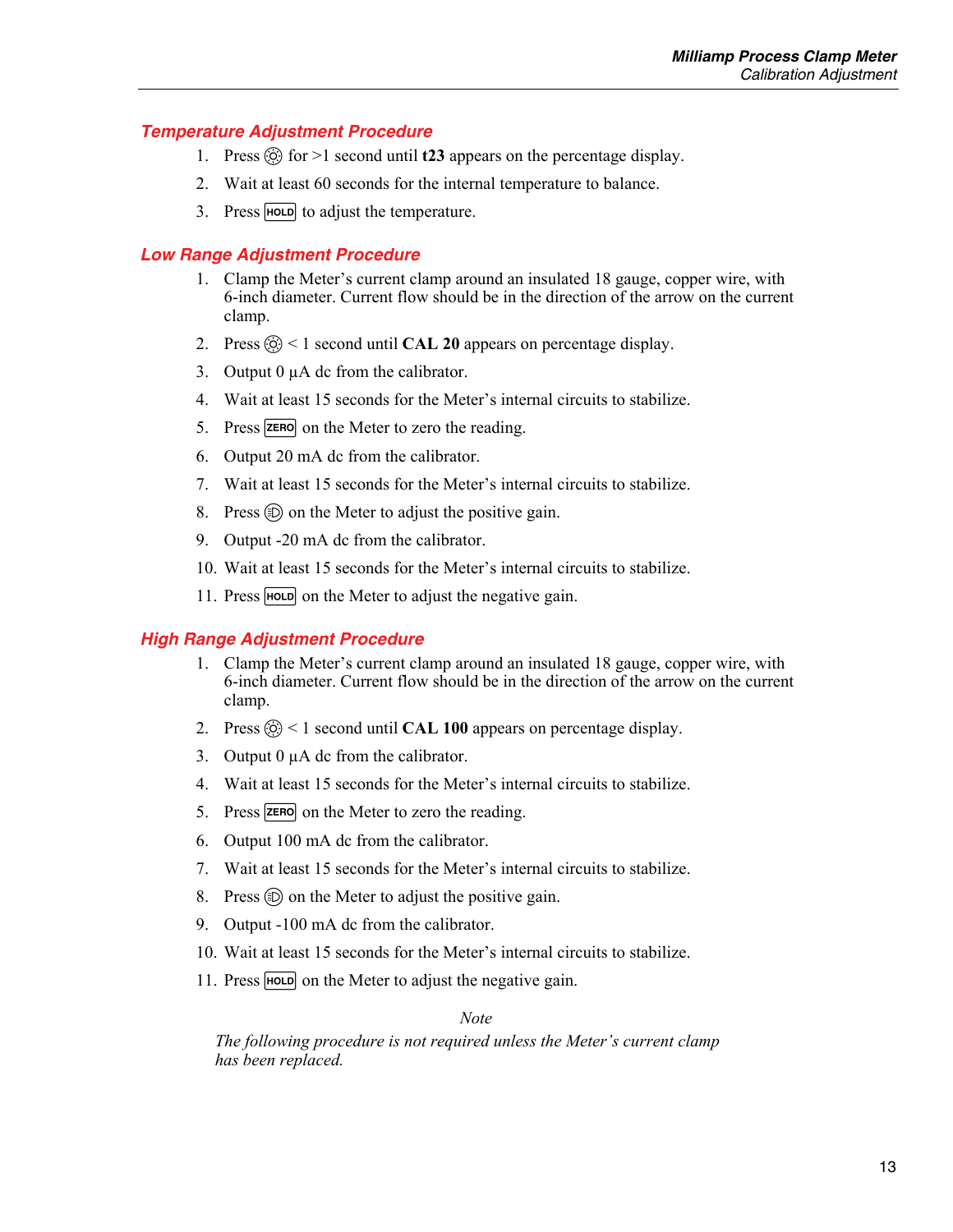## <span id="page-21-0"></span>*Phase Adjustment Procedure*

- 1. Clamp the Meter's current clamp around an insulated 18 gauge, copper wire, with 6-inch diameter. Current flow should be in the direction of the arrow on the current clamp.
- 2. Press  $\langle \hat{\Theta} \rangle$  >1 second until the percentage display indicates the Meter's currently saved phase value.
- 3. Output  $0 \mu A$  dc from the calibrator.
- 4. Press **ZERO** on the Meter to zero the reading.
- 5. Rotate the Meter's clamp around the current loop conductor and record the minimum and maximum values of the Meter's display reading. See Figure 5.
- 6. Use  $\circled{1}$  and  $\circled{H}$ , to adjust the difference between the minimum and maximum value recorded in Step 5, until the reading difference is less than 0.05 mA.



**Figure 5. Phase Adjustment** 

fdp5.eps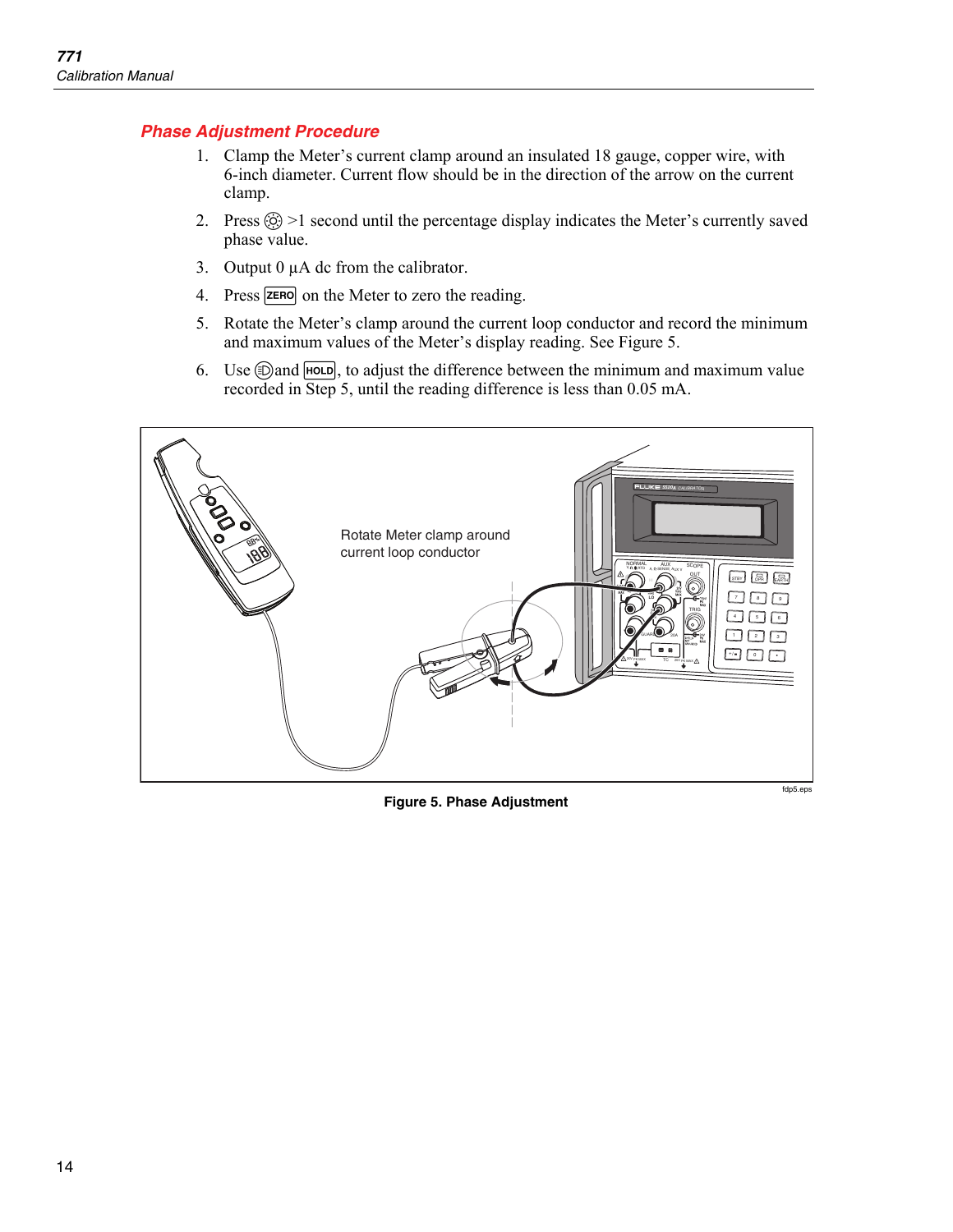# <span id="page-22-0"></span>*User Replaceable Parts*

Table 5 and Figure 6 list all user replaceable parts.

| Item ID                      | <b>Description</b>                                                                 | P/N     | Qty            |
|------------------------------|------------------------------------------------------------------------------------|---------|----------------|
| $\left( \widehat{ } \right)$ | Decal                                                                              | 2723063 | 1              |
| $\circled{2}$                | Case top assembly<br>(does not include decal, order separately)                    | 2720362 | 1              |
| $\circled{3}$                | Keypad                                                                             | 2723056 | 1              |
| $\circled{4}$                | Jaw assembly (Includes cable)                                                      | 2722971 | 1              |
| $\circled{5}$                | Screw, m2.2x0.8,8mm, pan, phillips, steel, zinc-black chromate, thread<br>form     | 1991287 | $\overline{c}$ |
| (6)                          | Case, bottom<br>(does not include battery contact, order separately)               | 2720285 | 1              |
| $\circled7$                  | Cable cleat                                                                        | 2720328 | 1              |
| $\circled{8}$                | Screw, 4-14, .375, pan, phillips, steel, zinc-black chromate, thread form          | 2800097 | $\overline{2}$ |
| $\circled{9}$                | Battery contact, dual                                                              | 666435  | 1              |
| (10)                         | Screw, m3, 13.5mm, pan, phillips, steel, zinc-black chromate, thread<br>form       | 2388412 | $\overline{c}$ |
| (1)                          | Battery, primary, mno2-<br>zn, 1.5v, 2.24ah, 15a, Ir6, alkaline, aa, 14x50mm, bulk | 376756  | 2              |
| (12)                         | Battery pad, urethane, adhesive-back, 20.0mm I, 20.0mm w, 5.0mm<br>thk             | 2687457 | 1              |
| (13)                         | Battery door<br>(does not include fastener, order separately)                      | 2720304 | 1              |
| (14)                         | Access door fastener                                                               | 948609  | 1              |
| (15)                         | <b>LED</b> housing                                                                 | 2720319 | 1              |
|                              | Soft case, black/yellow                                                            | 2726174 | 1              |
|                              | <b>771 Instruction Sheet</b>                                                       | 2567301 | 1              |

# **Table 5. Replaceable Parts**